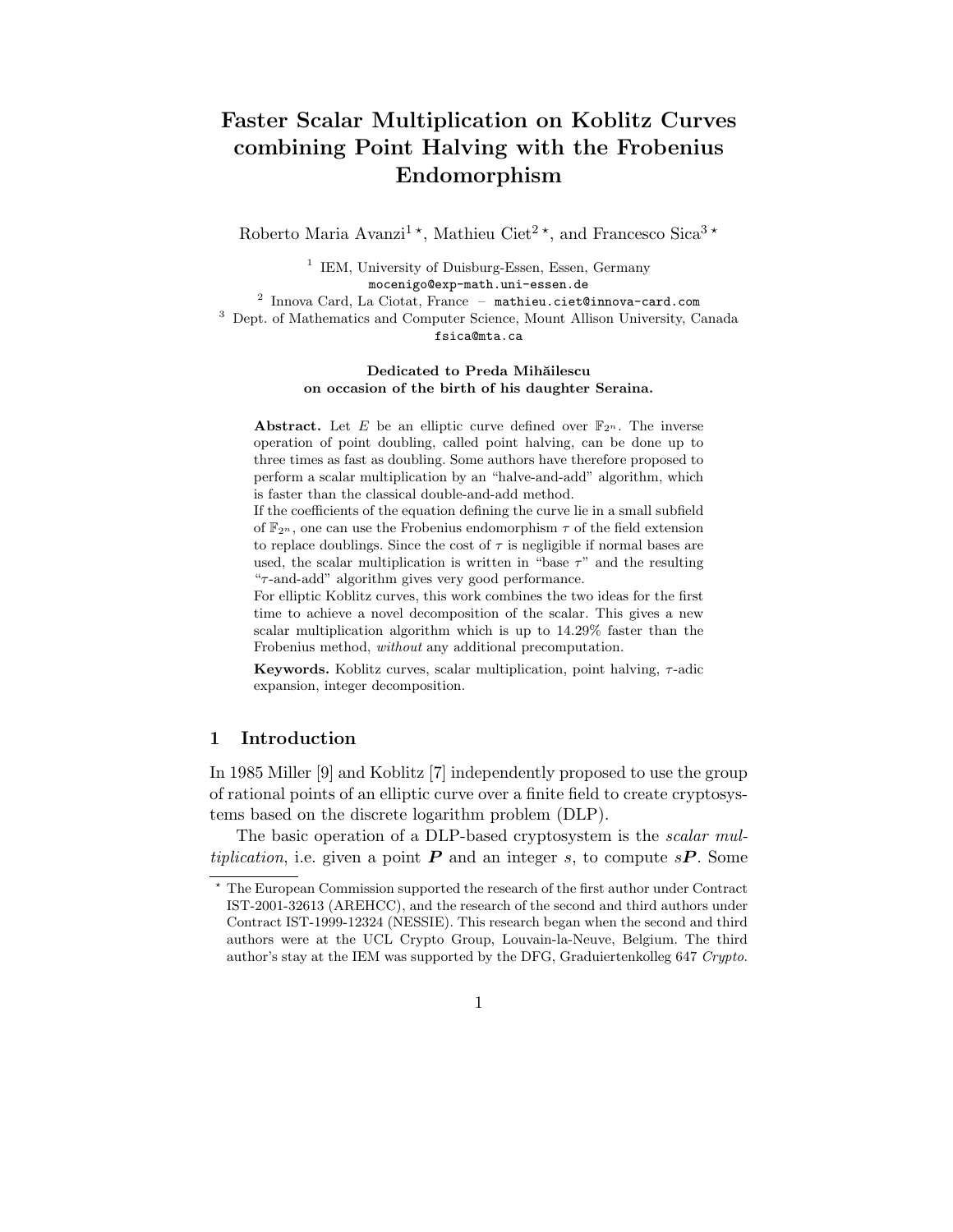families of elliptic curves have arithmetic properties useful for speeding up this operation. One such family consists of the Koblitz curves: These curves, first proposed by Koblitz [8] and called anomalous binary curves by Solinas in [14], are defined over  $\mathbb{F}_{2^n}$  by equations of the form

$$
E_a : y^2 + xy = x^3 + ax^2 + 1 \quad \text{with} \quad a \in \{0, 1\} \tag{1}
$$

The present paper is devoted to scalar multiplication on Koblitz curves. We restrict our attention to those curves for which  $n$  is prime, and whose rational point group contains a (unique) subgroup of large prime order p with a cofactor at most 4, such as those in the standards [17, 18].

Let  $\tau$  denote the Frobenius endomorphism  $\tau(x, y) = (x^2, y^2)$  and **P** be a point of order p on  $E_a$ . As  $\tau$  commutes with point addition,  $\tau(P)$  also has order p, and there exists a scalar  $\lambda$  with  $\tau(P) = \lambda P$ . This suggests that  $\tau$  may be used to compute multiples of **P**. In fact, we can write a " $\tau$ -adic expansion associated to the scalar s", i.e. an expression of the form  $\sum_{i=0}^{m} s_i \tau^i$ , with  $s_i \in \{0, \pm 1\}$ , such that  $\sum_{i=0}^{m} s_i \tau^i(P) = sP$  for all  $P \in E_a(\mathbb{F}_{2^n})$ . Then a " $\tau$ -and-add" loop is used to compute  $sP$ . Since  $\tau$  is much faster than a point doubling, the resulting method is very efficient.

Knudsen [5] and Schroeppel [12] independently proposed a technique for elliptic curves over binary fields based on point halving. This method computes the multiple **R** of any point **P** of odd order such that  $2R =$ **P** and  $\mathbf{R} \in \langle \mathbf{P} \rangle$ . Since for curves of order 2p point halving is up to three times as fast as doubling, it is possible to improve performance of scalar multiplication by expanding the scalar using "powers of  $1/2$ " and replacing the double-and-add algorithm with a halve-and-add method.

In our paper, we combine for the first time the  $\tau$ -NAF approach with a single point halving, thereby reducing the amount of point additions from  $n/3$  to  $2n/7$ , and providing an asymptotic speed-up of about 14.29%. The idea is that it is possible, using a single point halving, to replace some sequences of a  $\tau$ -NAF having density  $1/2$  (and containing at least three non-zero coefficients) with sequences having weight 2.

In the next section we collect some basic facts about  $\tau$ -NAFs and point halving. In Section 3, we describe our new scalar decomposition, prove its correctness, and apply it to the computation of scalar multiplications. The complexity analysis is given in Section 4. In Section 5 we conclude.

Acknowledgements. The authors express their gratitude to Darrel Hankerson, Tanja Lange, Nicolas Thériault and to the anonymous referees for the many useful suggestions for improving the paper. The authors also thank Jean-Jacques Quisquater for fruitful discussions and support.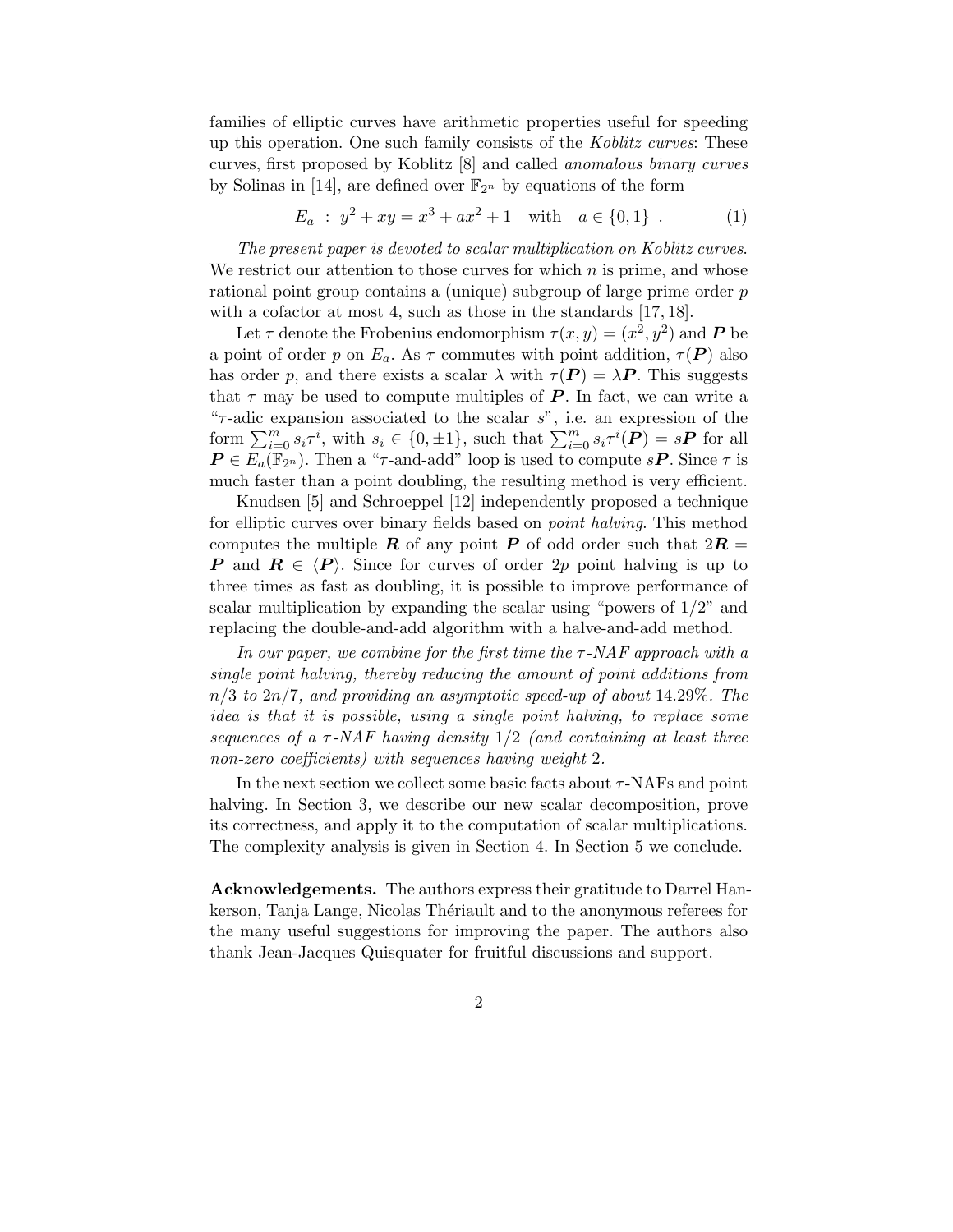## 2 Background Concepts

#### 2.1  $\tau$  Non Adjacent Forms

All facts here are stated without proofs: These are found in [14, 15].

Let the Koblitz curve  $E_a$  defined over  $\mathbb{F}_{2^n}$  by equation (1) have a (unique) subgroup  $G$  of large prime order  $p$  with a cofactor at most 4. Let  $\tau$  denote the Frobenius endomorphism. It is easy to see that for each point **P** we have  $(\tau^2 + 2)\mathbf{P} = \mu \tau(\mathbf{P})$  where  $\mu = (-1)^{1-a}$ , i.e.

$$
\tau^2 + 2 = \mu \tau \tag{2}
$$

If  $\tau$  is identified with a complex root of equation (2), say  $\tau = (\mu + \sqrt{-7})/2$ , we can view  $\tau(P)$  as multiplication by  $\tau$  and let  $\mathbb{Z}[\tau]$  operate on P.

The  $\tau$ -adic non-adjacent form ( $\tau$ -NAF for short) of an integer  $z \in \mathbb{Z}[\tau]$ is a decomposition  $z = \sum_i z_i \tau^i$  where  $z_i \in \{0, \pm 1\}$  with the non-adjacency property  $z_iz_{i+1} = 0$ , similarly to the classical NAF [11]. The average density (that is the average ratio of non-zero bits related to the total number of bits) of a  $\tau$ -NAF is 1/3. Each integer z admits a unique  $\tau$ -NAF. The length of the  $\tau$ -NAF expansion of a randomly chosen scalar is  $\approx 2n$ , whereas the bit length of is  $\approx n$ . But, for any point  $P \in E_a(\mathbb{F}_{2^n}) \setminus E_a(\mathbb{F}_2)$ ,  $\tau^n P = P$  and  $\tau P \neq P$ . Since  $\mathbb{Z}[\tau]$  is an Euclidian ring we can take the remainder of s mod  $(\tau^n - 1)/(\tau - 1)$  and use it in place of s. This remainder will have smaller norm than that of  $(\tau^n - 1)/(\tau - 1)$ , and thus it will have length at most n. Its  $\tau$ -NAF is called the *reduced*  $\tau$ -NAF of s.

The computation of an element of  $\mathbb{Z}[\tau]$  of minimal norm which is congruent to s modulo  $(\tau^n - 1)/(\tau - 1)$  is a very slow operation. To overcome this problem, Solinas proposes to compute an element which is almost of minimal norm and whose computation is much faster. The length of its  $\tau$ -NAF (the *partially reduced*  $\tau$ -NAF of s) is at most  $n+a+3$ . The corresponding  $\tau$ -and-add algorithm runs marginally slower than with the reduced  $\tau$ -NAF of the scalar, but the overall speed-up is significant.

#### 2.2 Point Halving

Let E be a generic elliptic curve over  $\mathbb{F}_{2^n}$  by an equation of the form

$$
E : y^2 + xy = x^3 + ax^2 + b
$$

with  $a, b \in \mathbb{F}_{2^n}$  (hence, not necessarily a Koblitz curve) and having a subgroup  $G \leq E(\mathbb{F}_{2^n})$  of large prime order. To a point P with affine coordinates  $(x, y)$  we associate the quantity  $\lambda_{\mathbf{P}} = x + \frac{y}{x}$  $\frac{y}{x}$ . Let  $\boldsymbol{P} = (x, y)$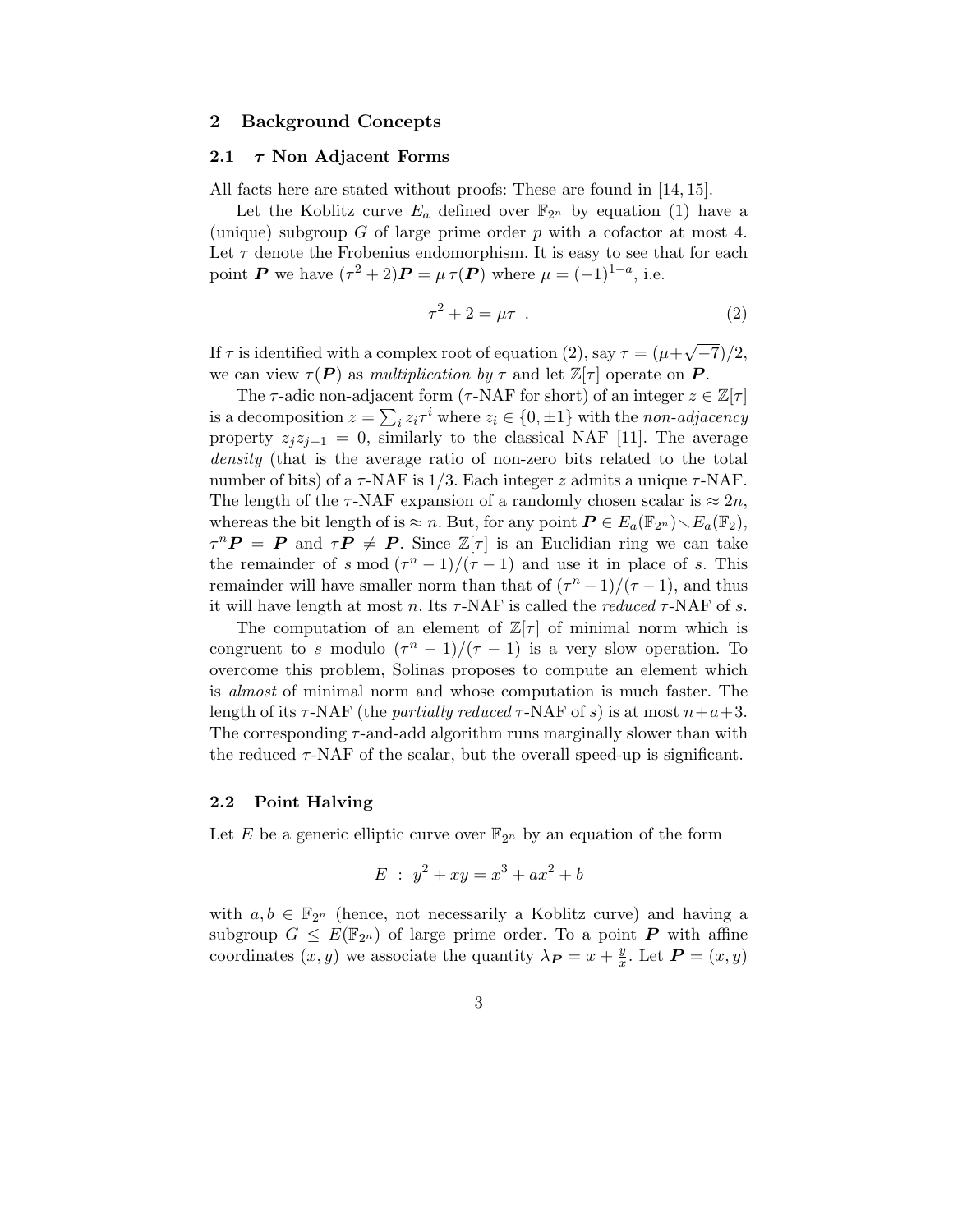and  $\mathbf{R} = (u, v)$  be points of  $E(\mathbb{F}_{2^n}) \setminus \{0\}$  with  $2\mathbf{R} = \mathbf{P}$ . The affine coordinates of  $P$  and  $R$  are related as follows:

$$
\lambda_R = u + \frac{v}{u} \tag{3}
$$

$$
x = \lambda_R^2 + \lambda_R + a \tag{4}
$$

$$
y = u^2 + x(\lambda \mathbf{R} + 1) \tag{5}
$$

Given  $P$ , point halving consists in finding  $R$ . To do this, we have to solve (4) for  $\lambda$ , (5) for u, and finally (3) for v. After some simple manipulations, we see that we have to perform the following operations:

- (i) Solve  $\lambda_R^2 + \lambda_R = a + x$  for  $\lambda_R$  (6)
- (ii) Put  $t = y + x(\lambda_R + 1)$
- (iii) Find u with  $u^2 = t$  (7)
- (iv) Put  $v = t + u\lambda_{\mathbf{R}}$ .

Knudsen [5] and Schroeppel [12, 13] show how to perform the necessary steps in an efficient way. A more thorough analysis of the costs of these steps is given in [3]. We shall return to this matter in Section 4.

Point halving is an automorphism of G. So, given a point  $P \in G$ , there is a unique  $\mathbf{R} \in G$  such that  $2\mathbf{R} = \mathbf{P}$ . In other words, the equations (6) and (7) can always be solved in  $\mathbb{F}_{2n}$ . But, they do not determine a unique point **R** with  $2R = P$ . In fact, solving them will always yield two distinct points  $R_1$  and  $R_2$  such that  $R_1 - R_2$  is the unique point of order 2 of the curve. It is possible, by performing an additional check, to determine the point  $\mathbf{R} \in G$ , but we do not need that in our applications. We refer the interested reader to  $[5, 12, 13]$  of  $[3]$  for details.

#### 3 New Scalar Decomposition and Scalar Multiplication

Consider a Koblitz curve  $E_a$  and adopt the notation of Subsection 2.1. Equation (2) implies that  $\tau^3 + 2\tau = \mu\tau^2 = \mu(\mu\tau - 2) = \tau - 2\mu$ , hence

$$
2 = -\mu \left(1 + \tau^2\right)\tau \tag{8}
$$

In particular, this means that we can compute  $2\boldsymbol{P}$  as  $-\mu(1+\tau^2)\tau\boldsymbol{P}$ . This alone is not very useful, since it replaces a point doubling with one addition and three Frobenius operations. However, these relations become interesting if we can make repeated use of them: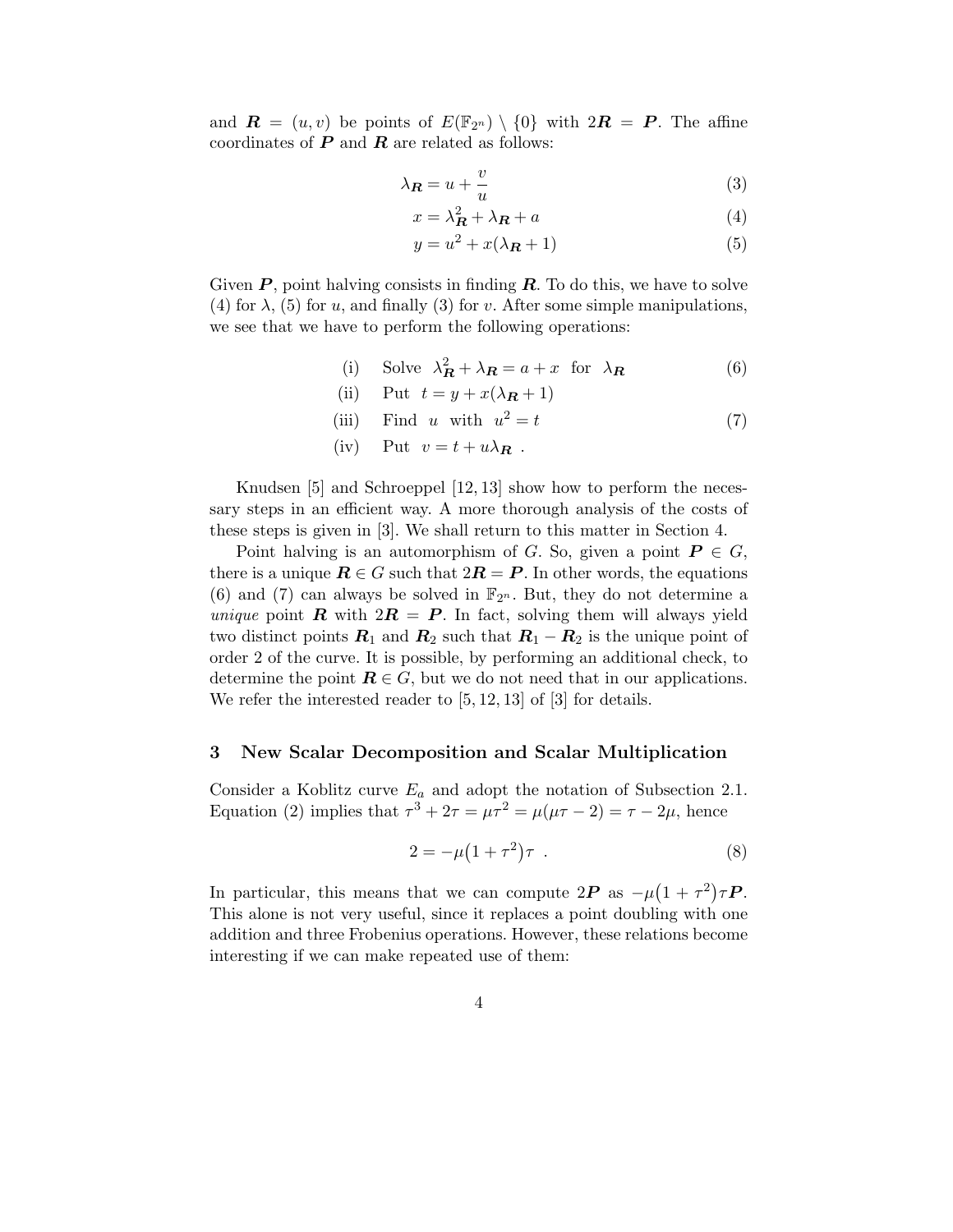**Lemma 1.** Let  $P = 2R$ . Put  $Q = \tau R$ . The following equalities hold:

$$
\left(\sum_{j=0}^{k-1}(-1)^j\tau^{2j}\right)\boldsymbol{P} = -\mu(1+(-1)^{k-1}\tau^{2k})\boldsymbol{Q},\qquad(\mathbf{I})
$$

$$
\left(\sum_{j=0}^{k-2}(-1)^j\tau^{2j}\right)\boldsymbol{P}+(-1)^{k-2}\tau^{2(k-1)}\boldsymbol{P}=(-\mu+(-1)^{k-1}\tau^{2k-1})\boldsymbol{Q},\quad(\mathbf{II})
$$

$$
\left(\sum_{j=0}^{k-3}(-1)^j\tau^{2j}\right)\boldsymbol{P}+(-1)^{k-3}\left(\tau^{2(k-2)}+\tau^{2(k-1)}\right)\boldsymbol{P}=(-\mu+(-1)^{k-3}\tau^{2k-3})\boldsymbol{Q}.\quad\text{(III)}
$$

Proof. The first statement is simplified using (8), giving a telescopic sum

$$
\sum_{j=0}^{k-1} (-1)^j \tau^{2j} \mathbf{P} = -\mu \sum_{j=0}^{k-1} (-1)^j \tau^{2j} (1+\tau^2) \mathbf{Q} = -\mu (1+(-1)^{k-1} \tau^{2k}) \mathbf{Q}.
$$

To prove the second equality we use the previous relation (with  $k-1$ ) in place of k) in combination with the fact that  $\mathbf{P} = (\mu - \tau)\mathbf{Q}$ :

$$
\left(\sum_{j=0}^{k-2}(-1)^j\tau^{2j}\right)\boldsymbol{P}+(-1)^{k-2}\tau^{2(k-1)}\boldsymbol{P}=
$$
  
=-\mu\left(1+(-1)^{k-2}\tau^{2(k-1)}\right)\boldsymbol{Q}+(-1)^{k-2}\tau^{2(k-1)}(\mu-\tau)\boldsymbol{Q}  
=(-\mu+(-1)^{k-1}\tau^{2k-1})\boldsymbol{Q} .

The verification of the third equality proceeds in a similar fashion:

$$
\begin{aligned} &\left(\sum_{j=0}^{k-3}(-1)^j\tau^{2j}\right)\boldsymbol{P}+(-1)^{k-3}\left(\tau^{2(k-2)}+\tau^{2(k-1)}\right)\boldsymbol{P} = \\ &= (-\mu+(-1)^{k-2}\tau^{2k-3})\boldsymbol{Q}+(-1)^{k-3}\tau^{2(k-1)}(\mu-\tau)\boldsymbol{Q} \\ &= (-\mu+(-1)^{k-2}\tau^{2k-3}(1-\mu\tau+\tau^2))\boldsymbol{Q} = (-\mu+(-1)^{k-3}\tau^{2k-3})\boldsymbol{Q} \ . \ \ \Box \end{aligned}
$$

We need more terminology and notation to describe and analyze our recoding.

**Notation.** We write  $S = \langle s_n \dots s_j s_{j-1} \dots s_1 s_0 \rangle$  for any  $\tau$ -adic expansion (also called string)  $\sum_{0 \leq j \leq n} s_j \tau^j$ . We call  $\#\mathcal{S} = n$  the length of the expansion S. Also by  $S[i \dots j]$  we denote the sub-expansion  $\langle s_i \dots s_j \rangle$  of S. *Occasionally, we will encounter the string*  $x \times \langle s_i \dots s_j \rangle$ *, where*  $x = \pm 1$ *.* It is then understood that  $-1 \times \langle s_i \dots s_j \rangle = \langle -s_i \dots - s_j \rangle$  is the bitwise complement of the original string. Henceforth  $S$  will denote the  $\tau$ -NAF expansion of any integer, namely an expansion as above with  $s_j = 0, \pm 1$ and  $s_j s_{j+1} = 0$ . We write  $\overline{1}$  for  $-1$ , and also  $\overline{1}^t$  for  $(-1)^t$ .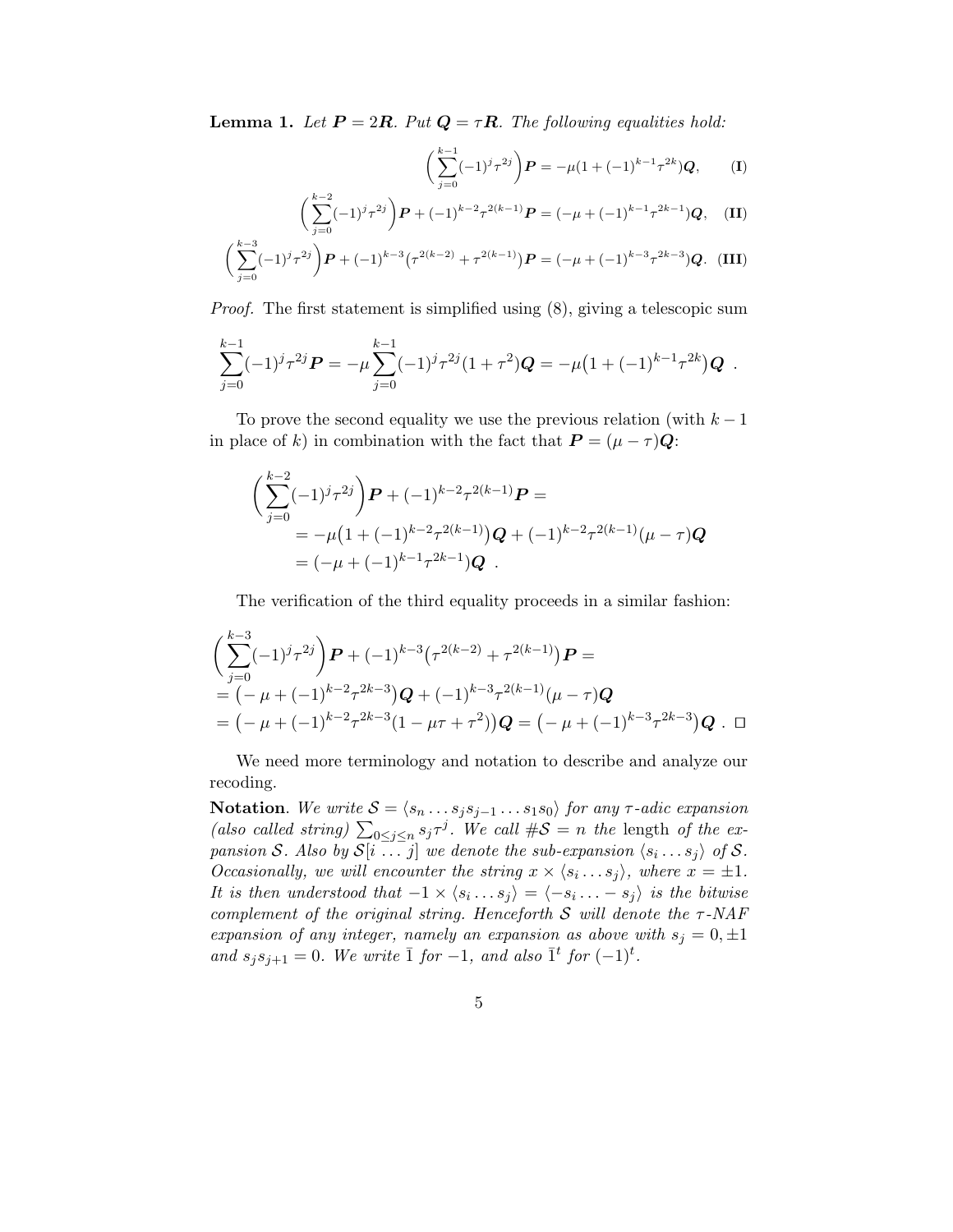**Definition 1.** Let  $\mathcal{K} = \langle *0 * ... * 0 * \rangle$  be a substring of a  $\tau$ -NAF expansion S, where the symbol  $\star$  denotes a 1 or a -1. K is a k-block if it contains k elements  $\star$ , i.e. it is of length  $2k - 1$ . A k-block is maximal if the two digits preceding it and the two following it are all zero.

Example 1. We highlight a few examples of  $k$ -blocks in a sequence

$$
\langle \, 1 \ 0 \ 0 \ \overbrace{ \underbrace{ \, 1 \ 0 \ 1 \ 0 \ 1 }_{ \ \, (maximal) } }^{2\text{-block}} \, 0 \ 0 \ 0 \ 1 \ 0 \ 0 \ \overbrace{ \, 1 \ 0 \ \ \overbrace{ \, 1 \ 0 \ \ \overbrace{ \, 0 \ 1 \ 0 \ 1 } }^{3\text{-block}} \, 0 \ 0 \ \overbrace{ \, 1 } \rangle \ \, .
$$

We now give a practical application of Lemma 1.

*Remark 1.* Let s be an integer and  $P$  a point of odd order on a Koblitz curve. Let  $S = \langle s_{\ell-1} \ldots s_j s_{j-1} \ldots s_1 s_0 \rangle$  be the  $\tau$ -NAF associated to s, so that  $s\boldsymbol{P} = \sum_{j=0}^{\ell-1} s_j \tau^j(\boldsymbol{P})$ . By Lemma 1, the multiples of  $\boldsymbol{P}$  corresponding to some special k-blocks appearing in  $S$  can be computed as suitable multiples of  $Q := \tau(\frac{1}{2}P)$  by a  $\tau$ -and-add method involving fewer group additions. The situation, in terms of substrings of  $\tau$ -adic expansions, is the following (where all blocks on the left-hand side are k-blocks).

$$
\langle \underbrace{\overline{1}^{k-1} \, 0 \, \overline{1}^{k-2} \, 0}_{\text{length } 2k-1} \dots \underbrace{0 \, 1 \, 0 \, \overline{1} \, 0 \, 1}_{\text{length } 2k+1} \rangle \mathbf{P} = \bar{\mu} \langle \underbrace{\overline{1}^{k-1} \, 0 \, 0 \, \dots \, 0 \, 0 \, 1}_{\text{length } 2k+1} \rangle \mathbf{Q} \tag{I}
$$

$$
\langle \underbrace{\overline{1}^{k-2} \, 0 \, \overline{1}^{k-2} \, 0 \, \overline{1}^{k-3} \, 0}_{\text{length } 2k-1} \dots \quad 0 \, 1 \, 0 \, \overline{1} \, 0 \, 1 \rangle P = \quad \langle \underbrace{\overline{1}^{k-1} \, 0 \, 0 \dots \, 0 \, 0 \, \overline{\mu}}_{\text{length } 2k} \rangle Q \tag{II}
$$

$$
\langle \underbrace{\overline{1}^{k-3} \, 0 \, \overline{1}^{k-3} \, 0 \, \overline{1}^{k-3} \, 0 \, \overline{1}^{k-4} \, 0 \, \dots \, 0 \, 1 \, 0 \, \overline{1} \, 0 \, 1} \rangle \mathbf{P} = \qquad \langle \underbrace{\overline{1}^{k-3} \, 0 \, 0 \, \dots \, 0 \, \overline{\mu}}_{\text{length } 2k-2} \rangle \mathbf{Q}. \tag{III}
$$

**Definition 2.** We call the k-blocks of the above three types together with their opposites in sign good k-blocks. A maximal good k-block is a good k-block which cannot be further extended at its sides.

Remark 1 suggests a strategy for saving operations in the computation of  $sP$ . From the  $\tau$ -NAF S of s, we create two  $\tau$ -adic expansions,  $S^{(1)}$  and  $S<sup>(2)</sup>$ , by repeated replacements of subsequences, where:

- **1.**  $\mathcal{S}^{(1)}$  is obtained from S by discarding the maximal good k-blocks for  $k > 3$ , substituting them with a string of  $2k - 1$  zeros;
- **2.**  $S^{(2)}$  consists of the weight two right-hand sequences replacing the maximal good k-blocks removed from  $S$ , each at the same position where the original k-block was in  $S$ , according to **I**, **II** or **III**.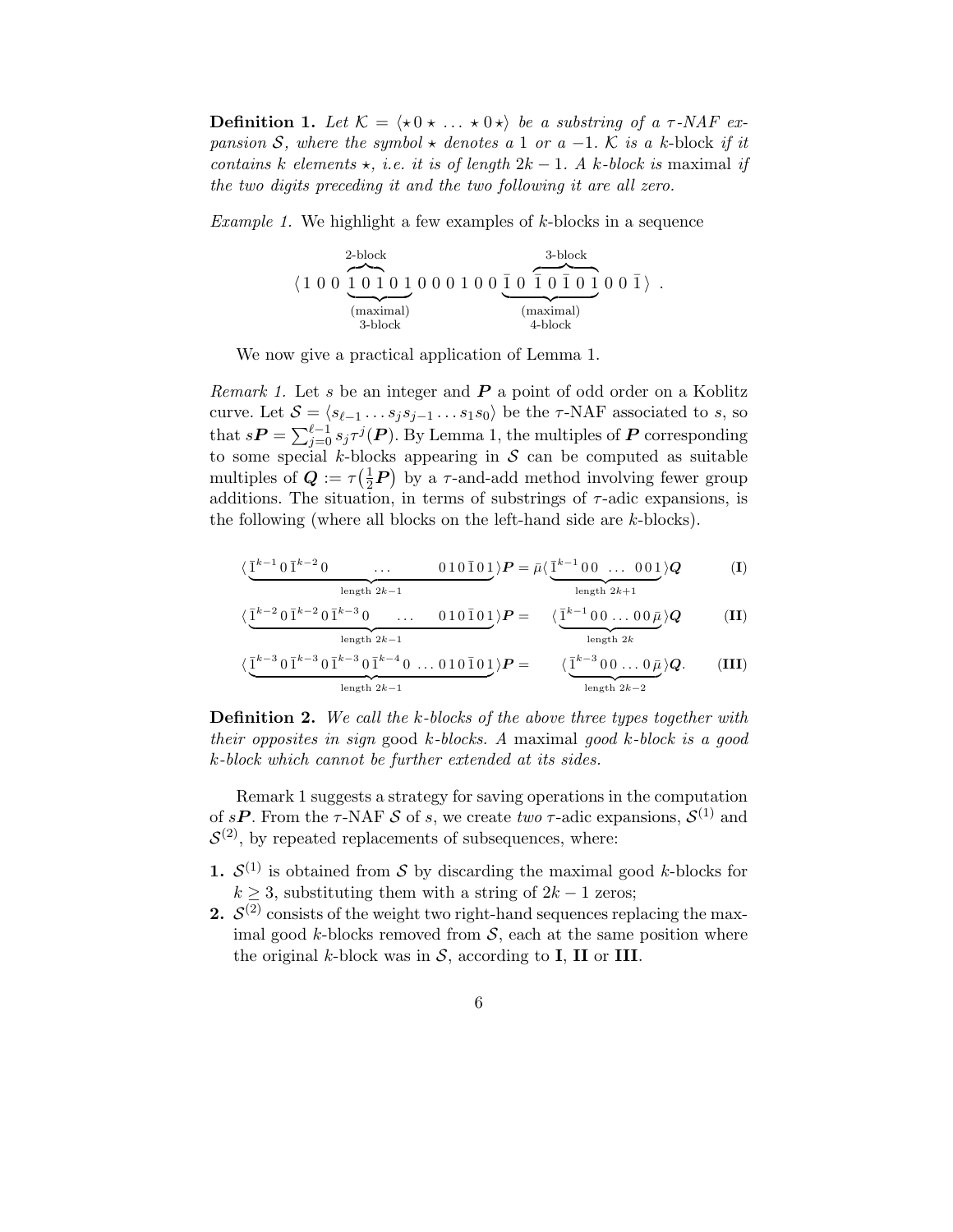Input: A Koblitz curve  $E_a$  with corresponding parameter  $\mu=(-1)^{1-a}$ , a point  $\boldsymbol{P}$ of odd order on  $E_a$  and a scalar s with associated (partially) reduced  $\tau$ -NAF  $\mathcal S$ Output: Two  $\tau$ -adic expansions  ${\cal S}^{(j)}=\sum_i s_i^{(j)}\tau^i$ ,  $j=1,2$  such that  $s\bm{P}={\cal S}^{(1)}\bm{P}+$  $\mathcal{S}^{(2)}\bm{Q},$  where  $\bm{Q}=\tau\big(\frac{1}{2}\bm{P}\big)$ 

```
{\cal S}^{(1)}\leftarrow{\cal S},\,{\cal S}^{(2)}\leftarrow\{0\,\dots\,0\} with \#{\cal S}^{(2)}=\#{\cal S}+2, and i\leftarrow 0DO {
   x \leftarrow s_iIf x = 0 then \{i \leftarrow i + 1\}else {
       Let k > 1 be the largest integer such that:
               S[i + 2(k-1) \dots i] = x \times \langle \bar{1}^{k-1} \, 0 \, \bar{1}^{k-2} \, 0 \dots \bar{1} \, 0 \, 1 \rangletype \leftarrow I
       If s_{i+2k} = s_{i+2(k-1)} then \{k \leftarrow k+1 \text{ and type } \leftarrow \textbf{II},
           If s_{i+2k} = s_{i+2(k-1)} then \{k \leftarrow k+1 \text{ and type } \leftarrow \textbf{III} \}(Observe that s_{i+2k-1} = 0)
       If k \geq 3 then {
            \mathcal{S}^{(1)}[i+2(k-1)\ldots i] \leftarrow \langle 0 \ldots 0 \rangleIf type = I then \{ s_{i+2k}^{(2)} \leftarrow (-1)^k \mu x and s_i^{(2)} \leftarrow -\mu x }
            If type = II then \{ s_{i+2k-1}^{(2)} \leftarrow (-1)^{k-1}x and s_i^{(2)} \leftarrow -\mu x }
            If type = III then \{ s_{i+2k-3}^{(2)} \leftarrow (-1)^{k-3}x and s_i^{(2)} \leftarrow -\mu x }
       }
       i \leftarrow i + 2k}
} WHILE i \leq #\mathcal{S}Output (\mathcal{S}^{(1)}, \mathcal{S}^{(2)}).
```
**Algorithm 1.** New  $\tau$ -adic scalar recoding

It is clear from Lemma 1 and Remark 1 that  $s\boldsymbol{P} = \mathcal{S}^{(1)}\boldsymbol{P} + \mathcal{S}^{(2)}\boldsymbol{Q}$ .

Remark 2. It is easy to verify that no two k-block replacements overlap. For  $k$ -blocks of types II and III this is obvious. Since a maximal  $k$ -block of type I is followed by at least two zero bits (otherwise it would not be maximal), the next non-zero bit may only occur after the end of the replacement block.  $S^{(2)}$  need not satisfy the non-adjacency property.

We have written down explicity the algorithm which generates  $\mathcal{S}^{(1)}$ and  $S^{(2)}$  as Algorithm 1. Note that the length of  $S^{(1)}$  is equal to the length of  $S$  and that of  $S^{(2)}$  is at most the length of  $S$  plus two.

The total number of non-zero coefficients in  $S^{(1)}$  and  $S^{(2)}$  is, by construction, no greater than that of  $S$ . In fact, the number of non-zero coefficients decreases considerably on average (see Section 4). We now see how to use the new recoding to perform a scalar multiplication.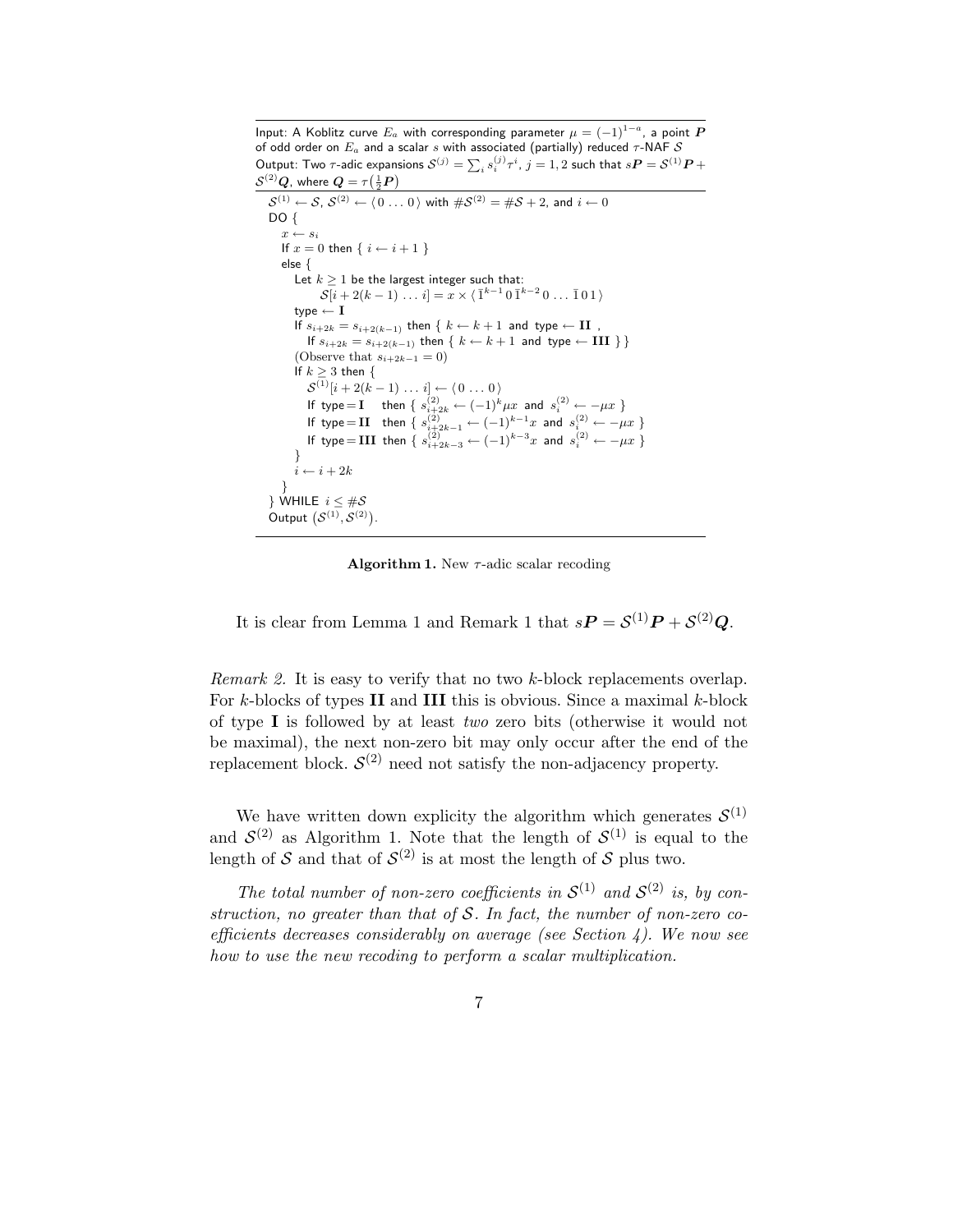#### 3.1 Field represented using a normal basis.

If n is prime, then a normal basis for  $\mathbb{F}_{2^n}$  exists and it is easy to construct [1]. Squaring an element of the field consists in a circular shift of the bits of the internal representation of its argument. The same holds for the inverse operation, the extraction of a square root. Therefore,  $\tau$ , and its inverse, have the same minimal cost.

To compute  $S^{(1)}P + S^{(2)}Q$ , it is not necessary to precompute Q: We can first compute  $\mathcal{S}^{(2)}P$ , halve the result, apply a suitable power of  $\tau$ , and then resume the  $\tau$ -and-add loop using  $\mathcal{S}^{(1)}$ , thus avoiding an extra point storage. We give a realization of this idea which processes the  $\tau$ -adic expansions right-to-left (i.e. beginning with the lowest powers of  $\tau$ ) and using  $\tau^{-1}$  instead of  $\tau$ . In Remark 3 we will see how this allows to interleave our recoding of S into  $\mathcal{S}^{(1)}$  and  $\mathcal{S}^{(2)}$  with the scalar multiplication.

We begin by computing  $S^{(2)}P$ . We first set a variable X to  $s_0^{(2)}P$ . For each  $j = 1, 2, \ldots, \ell_2 - 1$  with  $\ell_2 = \#\mathcal{S}^{(2)}$  we apply  $\tau^{-1}$  to X and add  $s_j^{(2)}$ P. After these steps X equals  $\tau^{-\ell_2+1}S^{(2)}$ P because we used the exponentiation algorithm from *right to left* with  $\tau^{-1}$  instead of  $\tau$ , so we apply  $\tau^{\ell_2-1-n}$  to get the correct result. (We use the fact that  $\tau^n-1$  is 0 on E.) We then replace  $X$  with  $\tau(\frac{1}{2}X)$  and repeat the above procedure with  $S^{(1)}$  in place of  $S^{(2)}$ , starting from  $X + s_0^{(1)}P$ . We have thus Algorithm 2.

Remark 3. Once the  $\tau$ -NAF S is given, there is no need to store  $S^{(j)}$ for  $j = 1, 2$ . The generation of  $S^{(j)}$  for  $j = 1, 2$  can be done twice and online, during the run of Algorithm 2. For simplicity we do not write down the resulting algorithm. The result is: The scalar multiplication algorithm based on the new scalar decomposition can be done without any precomputations, and without requiring storage for the recoding.

#### 3.2 Field represented using a polynomial basis.

In this case, squarings have a small, yet non-negligible cost: According to the experiments in [4, Section 3.5] we can assume  $\frac{S}{M} \approx \frac{1}{8}$  $\frac{1}{8}$  for  $n = 163$ and  $\frac{S}{M} \approx \frac{1}{10}$  for  $n = 233$ . Knudsen [5] expects "the time to compute a square root in a polynomial basis to be equivalent to half the time to compute a field multiplication plus a very small overhead". This is in the general case confirmed in [3]. So,  $\tau$  and  $\tau^{-1}$  have in general different costs. In [3] a special square root extraction algorithm is given if the field is represented via a trinomial: in the case of  $\mathbb{F}_{2^{233}}$ , a good trinomial is  $f(x) = x^{233} + x^{74} + 1$  and a square root costs about  $\frac{1}{8}M$ .

If we use Algorithm 2 to perform a scalar multiplication, we pay a penalty due to the increased number of Frobenius  $(\tau^{-1})$  operations. One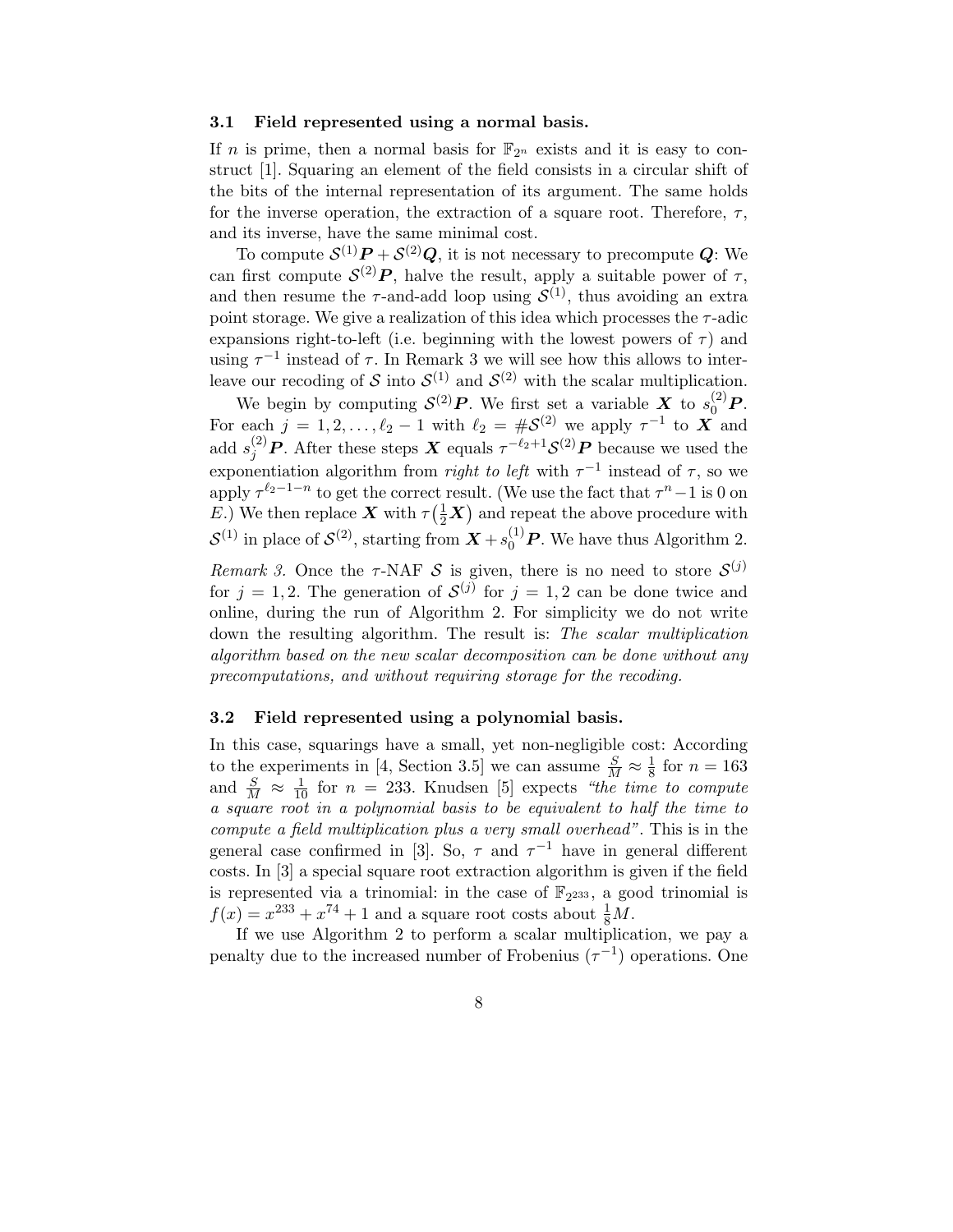Input: A Koblitz curve  $E_a$  with corresponding parameter  $\mu=(-1)^{1-a}$ , a point  $P$ of odd order on  $E_a$  and a scalar s with associated (partially) reduced  $\tau$ -NAF S Output:  $s\boldsymbol{P}$ 

```
Compute the two \tau-adic expansions
               \mathcal{S}^{(j)} = \sum_{i=0}^{\ell_{j-1}} s^{(j)}_i \tau^i for j=1,2from S using Algorithm 1
             ( If S is the reduced \tau-NAF of s then \#\mathcal{S} and \ell_1 \leq n.
                If S is partially reduced then \#\mathcal{S}, \ell_1 \leq n + a + 3.
                \ell_2 is at most \#\mathcal{S} + 2.)
\boldsymbol{X} \leftarrow s_0^{(2)}\boldsymbol{P}for j = 1 to \ell_2 - 1 do
     \Set{X \leftarrow \tau^{-1}X, \text{ and } X \leftarrow X + s_j^{(2)}P}( Now X = \tau^{-\ell_2+1} S^{(2)} P )
\boldsymbol{X} \leftarrow \tau^{\hat{\ell}_2 - n} \boldsymbol{X},~\boldsymbol{X} \leftarrow \frac{1}{2} \boldsymbol{X}(Here we simplified \boldsymbol{X} \leftarrow \tau^{\ell_2-1-n} \boldsymbol{X}, \, \boldsymbol{X} \leftarrow \tau(\frac{1}{2}\boldsymbol{X}).
                 Now \boldsymbol{X} = \mathcal{S}^{(2)} \tau \left( \frac{1}{2} \boldsymbol{P} \right).)
\boldsymbol{X} \leftarrow \boldsymbol{X} + s_0^{(1)}\boldsymbol{P}for j = 1 to \ell_1 - 1 do
     \Set{X \leftarrow \tau^{-1}X, \text{ and } X \leftarrow X + s^{(1)}_j\bm{P}}(Now \ s = \tau^{-\ell_1+1} \left( S^{(1)}P + S^{(2)}\tau \left(\frac{1}{2}P\right) \right) = \tau^{-\ell_1+1}sP)
\boldsymbol{X} \leftarrow \tau^{\hat{\ell}_1 - 1 - n} \boldsymbol{X}Output (X).
```
Algorithm 2. New scalar multiplication algorithm, right–to–left

way to overcome this problem is to compute  $S^{(1)}P + S^{(2)}Q$  using the joint representation obtained from  $\mathcal{S}^{(1)}$  and  $\mathcal{S}^{(2)}$ , i.e. the sequence of pairs  $(s_i^{(1)})$  $\binom{11}{i},s_i^{(2)}$  $\binom{2}{i}_i$ <sub>20</sub> and Shamir's trick (actually due to Straus [16] and in a more general form). By Remark 2, at most one element in each pair  $(s_i^{(1)}$  $\binom{11}{i}, s_i^{(2)}$  $\binom{2}{i}$  is non-zero: Hence, we can use the Straus-Shamir trick without the need to precompute  $P \pm Q$ , and we only need to store Q.

A better solution when the extraction of square roots is (relatively) expensive is to use a variant of Algorithm 2 with  $\tau$  instead of  $\tau^{-1}$ . We write it down as Algorithm 3: In this case we must store the  $\tau$ -adic expansion before the scalar multiplication, and we need to compute and store each of  $S^{(1)}$  and  $S^{(2)}$ , before the corresponding  $\tau$ -and-add loop.

# 4 Analysis and Performance Aspects

In the next subsection we prove the reduction of 14.29% in group additions of our method with respect to the  $\tau$ -and-add method based on the  $\tau$ -NAF. In Subsection 4.2 we estimate the effective improvement brought by our techniques by considering all group operations.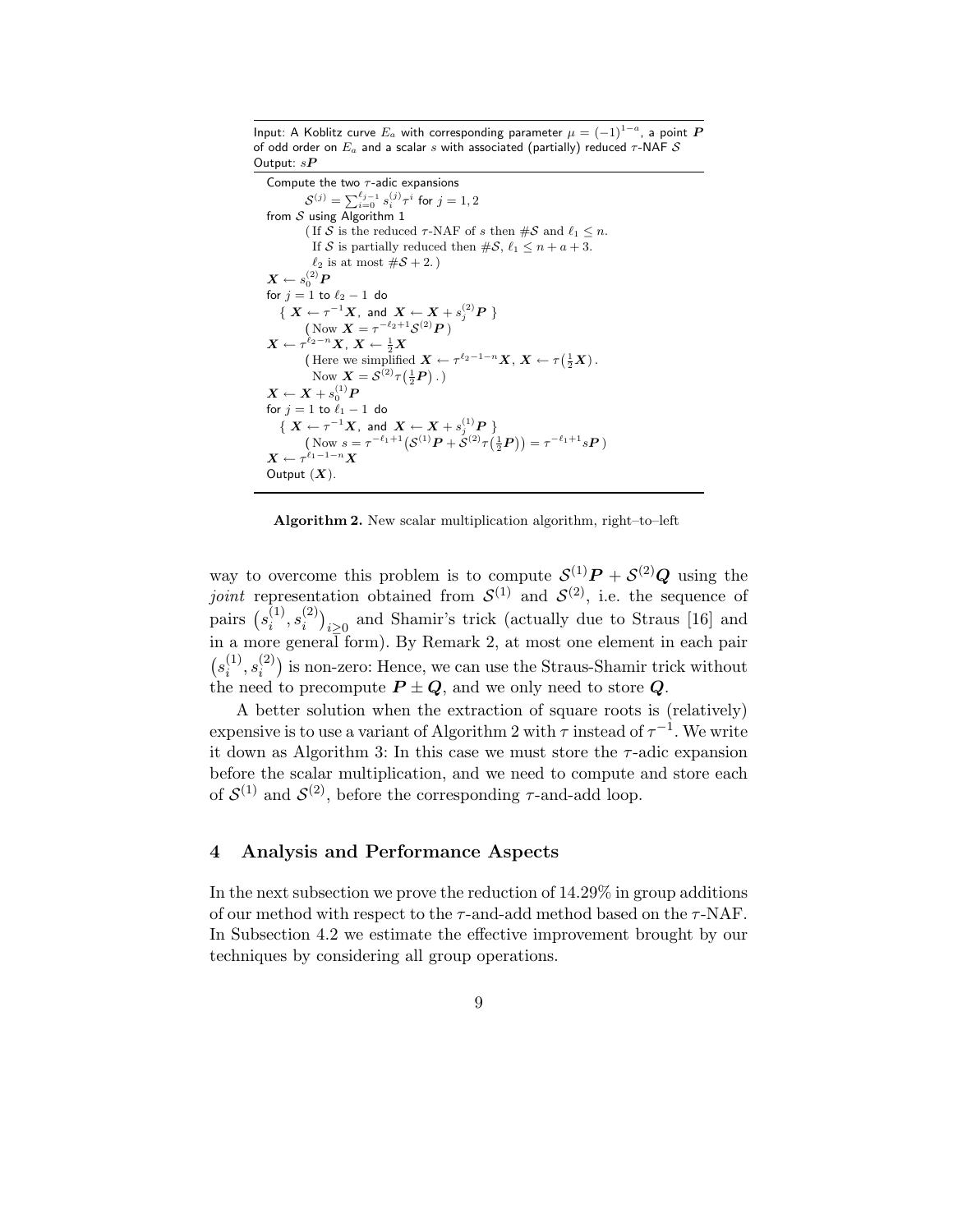Input: A Koblitz curve  $E_a$  with corresponding parameter  $\mu=(-1)^{1-a}$ , a point  $P$ of odd order on  $E_a$  and a scalar s with associated (partially) reduced  $\tau$ -NAF S Output:  $s\boldsymbol{P}$ 

```
Compute the two \tau-adic expansions
               \mathcal{S}^{(j)} = \sum_{i=0}^{\ell_{j-1}} s^{(j)}_i \tau^i for j=1,2from S using Algorithm 1
\boldsymbol{X} \leftarrow s_{\ell_2-1}^{(2)}\boldsymbol{P}for j = \tilde{\ell}_2 - 2 to 0 do
     \Set{X \leftarrow \tau X, \text{ and } X \leftarrow X + s_j^{(2)}P}( Now \boldsymbol{X} = \mathcal{S}^{(2)} \boldsymbol{P} )
\boldsymbol{X} \leftarrow \tau^{n+2-\ell_1} \boldsymbol{X}, \, \boldsymbol{X} \leftarrow \frac{1}{2} \boldsymbol{X}(Here we simplified X \leftarrow \tau^{-\ell_1 + 1 + n} X, X \leftarrow \tau(\frac{1}{2}X).
                  Now \boldsymbol{X} = \mathcal{S}^{(2)} \tau^{-\ell_1+2} \left(\frac{1}{2} \boldsymbol{P}\right).)
\boldsymbol{X} \leftarrow \boldsymbol{X} + s_{\ell_1 - 1}^{(1)} \boldsymbol{P}for j = \ell_1 - 2 to 0 do
     \Set{X \leftarrow \tau X, \text{ and } X \leftarrow X + s_j^{(1)}P}(\text{Now } s = \tau^{\ell_1 - 1} S^{(2)} \tau^{-\ell_1 + 2} (\frac{1}{2}P) + S^{(1)}P = S^{(1)}P + S^{(2)}Q. )Output (X).
```
Algorithm 3. New scalar multiplication algorithm, left–to–right

## 4.1 Complexity analysis

The following lemma can be proved analysing the  $\tau$ -NAF recoding algorithm. Similar results hold for the usual NAF (see for example [2]).

**Lemma 2.** In a  $\tau$ -NAF the probability that the digit immediately to the left of a 0 is another 0 is  $\frac{1}{2}$  and that it is 1 or  $-1$  is  $\frac{1}{4}$  in each case<sup>(i)</sup>.

To prove that our method gives an expected 14.29% reduction in group additions over the classical  $\tau$ -and-add method, we model the reading of S in Algorithm 1 – and the consequent construction of  $S^{(1)}$  and  $S^{(2)}$ – in terms of Markov chains. To do this, we describe the algorithm as a sequence of states taken from a list  $\{\Sigma_0, \ldots, \Sigma_r\}$ . States  $\Sigma_0, \ldots, \Sigma_r$ occur with respective *limiting probabilities*  $\sigma_0, \ldots, \sigma_r$ . The states must be subject to the condition that the probability  $\pi_{ij}$  that the state following  $\Sigma_i$  is  $\Sigma_j$  depends only on the States  $\Sigma_i$  and  $\Sigma_j$  and not on the way State  $\Sigma_i$  has been reached. If  $\Pi = (\pi_{ij})_{i,j=0}^r$  then the probabilities  $\sigma_0, \ldots, \sigma_r$ sum up to 1 and form a vector  $\boldsymbol{\sigma} = (\sigma_0 \dots \sigma_r)$  such that  $\boldsymbol{\sigma} \Pi = \boldsymbol{\sigma}$ .

While scanning  $S$  in Algorithm 1 we are either attempting to form a maximal good  $k$ -block, or skipping zeros between blocks. We define five different states.

<sup>(</sup>i) The given probabilities are actually correct up to an error term exponentially decreasing in the length of the  $\tau$ -NAF, and that does not influence the following analysis significantly.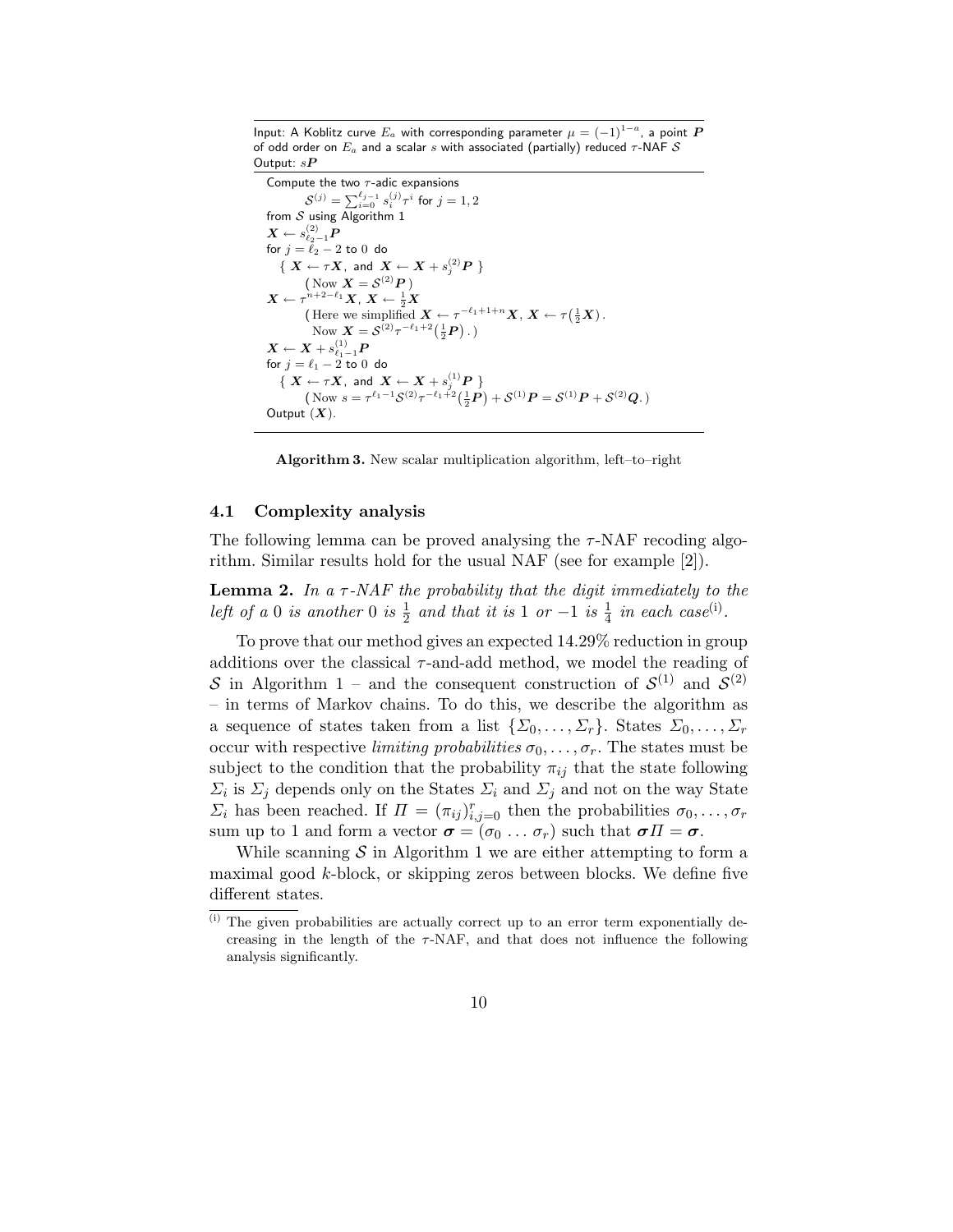- $\Sigma_0$ : The state in which zeros outside k-blocks are skipped. Only one zero is skipped. All other states describe operations done to build  $k$ -blocks.
- $\Sigma_1$ : Entered whenever the first non-zero bit in a k-block is found. This is the one and only state where the first non-zero bit of a new k-block is read. Of course a zero bit follows and is skipped (the same also holds for States  $\Sigma_2-\Sigma_4$ ). The following three states describe the scanning of the next bits in the k-block begun by entering State  $\Sigma_1$ .
- $\Sigma_2$ : Entered every time we find a non-zero bit which is the negative of the previous non-zero bit read. It can only follow States  $\Sigma_1$  or  $\Sigma_2$  itself.
- $\Sigma_3$ : This state corresponds to the *first* non-zero bit having the same sign as the previous one. Either this bit is the last non-zero bit in a type II  $k$ -block or the second to last in a type III  $k$ -block.
- $\Sigma_4$ : Entered after  $\Sigma_3$  if the third in a line of three non-zero bits having the same sign is found. This bit is the last bit in a type  $III$  k-block.

State  $\Sigma_0$  is reached if and only if the bit to the left of the bit(s) of the previous state is 0. We recall that in all states except  $\Sigma_0$  the algorithm actually processes two bits: a non-zero bit whose relation to the previous non-zero bits determines the actual state, and the following zero.

State  $\Sigma_1$  may follow States  $\Sigma_3$  and  $\Sigma_4$  directly. This occurs when a  $k$ -block follows immediately a maximal good  $k$ -block of type II or III.

The following state diagram illustrates the flow of the algorithm. The nodes correspond to the states and the arrows are labelled with the transition probabilities, which follow immediately from Lemma 2.



Recall that  $\pi_{ij}$  denotes the transition probability from state  $\Sigma_i$  to state  $\Sigma_i$ . We have the following probability transition matrix:

$$
\Pi = (\pi_{ij})_{i,j=0}^4 = \begin{pmatrix} 1/2 & 1/2 & 0 & 0 & 0 \\ 1/2 & 0 & 1/4 & 1/4 & 0 \\ 1/2 & 0 & 1/4 & 1/4 & 0 \\ 1/2 & 1/4 & 0 & 0 & 1/4 \\ 1/2 & 1/2 & 0 & 0 & 0 \end{pmatrix}.
$$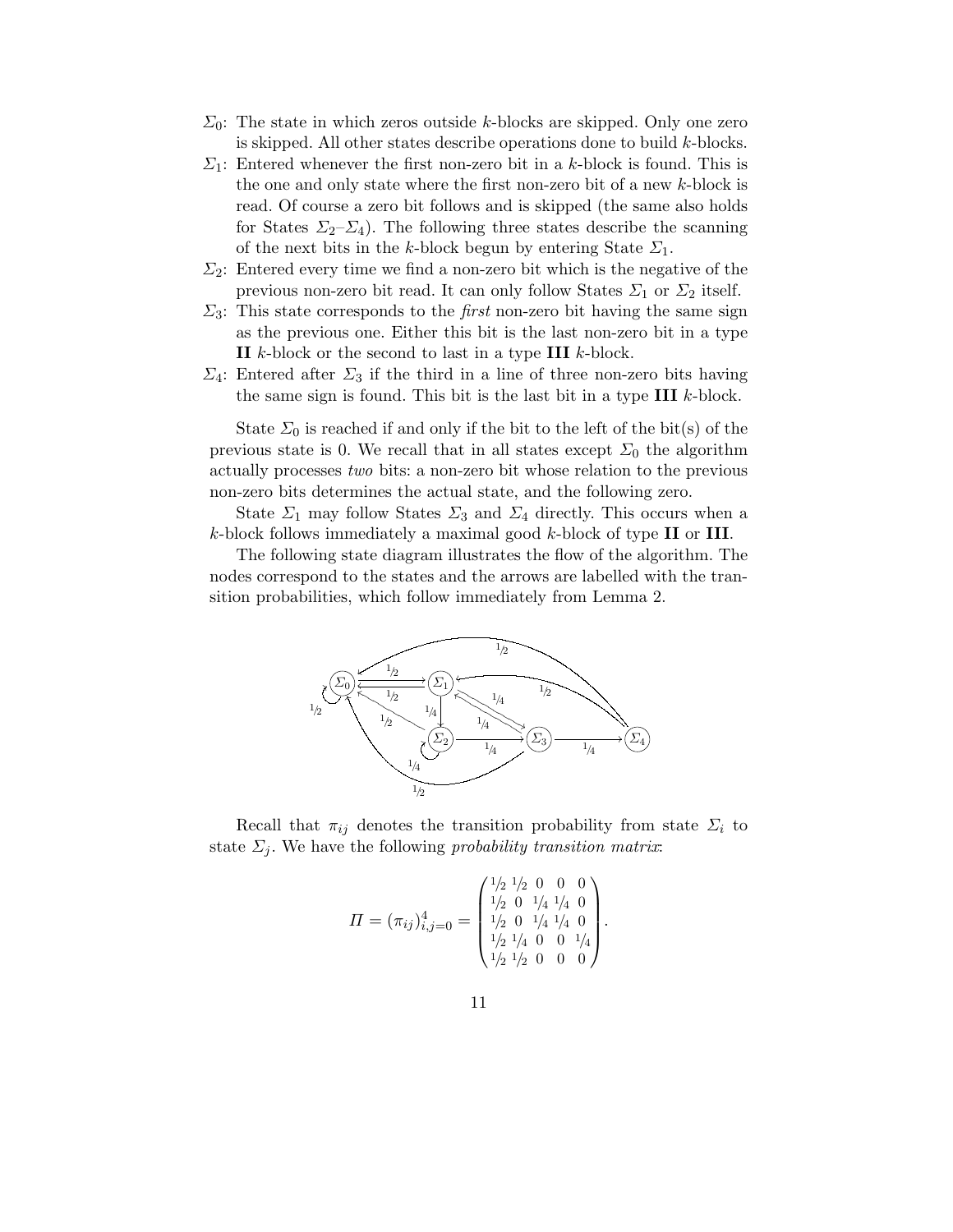Now that  $\Pi$  is known, we can easily compute the limiting probabilities  $\sigma_0, \ldots, \sigma_4$ , which are uniquely determined, and are:  $\sigma = \frac{1}{42}(2112441)$ .

Now suppose that, after  $\lambda$  state transitions, the algorithm has processed m bits of S and output a total of w non-zero bits in  $S^{(1)}$  and  $S^{(2)}$ . Since in state  $\Sigma_0$  only one bit of S is scanned and in all other states two, after  $\lambda$  state transitions the expected number of processed bits is  $m = \lambda(\sigma_0 + 2(1 - \sigma_0)) = \lambda(\frac{1}{2} + 2 \cdot \frac{1}{2})$  $(\frac{1}{2}) = \frac{3}{2}$  $\frac{3}{2}\lambda$ .

Now, good k-blocks of weight 1 and 2 are left in  $\mathcal{S}^{(1)}$ , whereas good kblocks of weight at least 3 are cleared from  $\mathcal{S}^{(1)}$  and appropriate sequences of weight 2 are inserted in  $\mathcal{S}^{(2)}$  as described in Algorithm 1. Suppose the algorithm enters State  $\Sigma_1$ . If it immediately goes to State  $\Sigma_0$ , only one non-zero bit is output. In all other cases two non-zero bits are output. Then  $w = \sigma_1 \lambda \left(1 \cdot \pi_{10} + 2 \cdot (1 - \pi_{10})\right) = \frac{12}{42} \lambda \left(\frac{1}{2} + 2 \cdot \frac{1}{2}\right)$  $(\frac{1}{2}) = \frac{3}{7}$  $\frac{3}{7}\lambda$ .

Last, suppose the length of the original  $\tau$ -NAF is m. It has, as already recalled, about  $m/3$  non-zero digits. However the number of the non-zero digits in  $S^{(1)} \cup S^{(2)}$  is  $2m/7$ . Since the number of additions equals the number of non-zero digits, minus one, our method brings a reduction of  $\left(\frac{1}{3} - \frac{2}{7}\right)$  $\frac{2}{7}$ / $\frac{1}{3}$   $\approx$  14.29% in additions with respect to the  $\tau$ -and-add method.

#### 4.2 Practical estimates

We now estimate the actual speed-up for specific curves. As examples, we shall consider the Koblitz curves K-163 and K-233 over  $\mathbb{F}_{2^{163}}$  and  $\mathbb{F}_{2^{233}}$ from the FIPS standard issued by NIST [18].

Point halving  $(H)$ , as described in Subsection 2.2, requires two field multiplications  $(M)$ , the solution of an equation in  $\lambda$  of the type  $\lambda^2 + \lambda = c$  $(EQ)$  and the extraction of a square root  $(\sqrt{\ } )$ . An elliptic curve addition  $(A)$  is done by one field inversion  $(I)$ , two multiplications and one squaring (S). A point doubling (D) requires  $I + 2M + 2S$ . A Frobenius operation (τ) and its inverse  $(\tau^{-1})$  require 2 S and  $2\sqrt{\ }$  respectively.

With a polynomial basis, according to [4],  $S \approx \frac{1}{7.5}M$  for  $n = 163$  and  $\frac{1}{9}M$  for  $n = 233$ . Following [3] we assume that, on average,  $I \approx 8 M$ when  $n = 163$  and  $I \approx 10 M$  when  $n = 233$ . (For a comparison, [10] has  $I \approx 9.3 M$  for  $n = 191$ , for a software implementation on an embedded processor.) In  $\mathbb{F}_{2^{233}}$ , a field defined by a trinomial, a square root can be computed in  $\approx \frac{1}{8}M$  [3, Example 3.12]. For  $\mathbb{F}_{2^{163}}$  only a generic method is currently known, so  $\sqrt{\approx \frac{1}{2}M}$ . EQ takes, experimentally  $\approx \frac{2}{3}M$ .

If a normal basis is used, [5], S,  $\sqrt{\ }$  and EQ have negligible costs. Because of the relatively high cost of a multiplication, we may assume  $I \approx 3 M$ .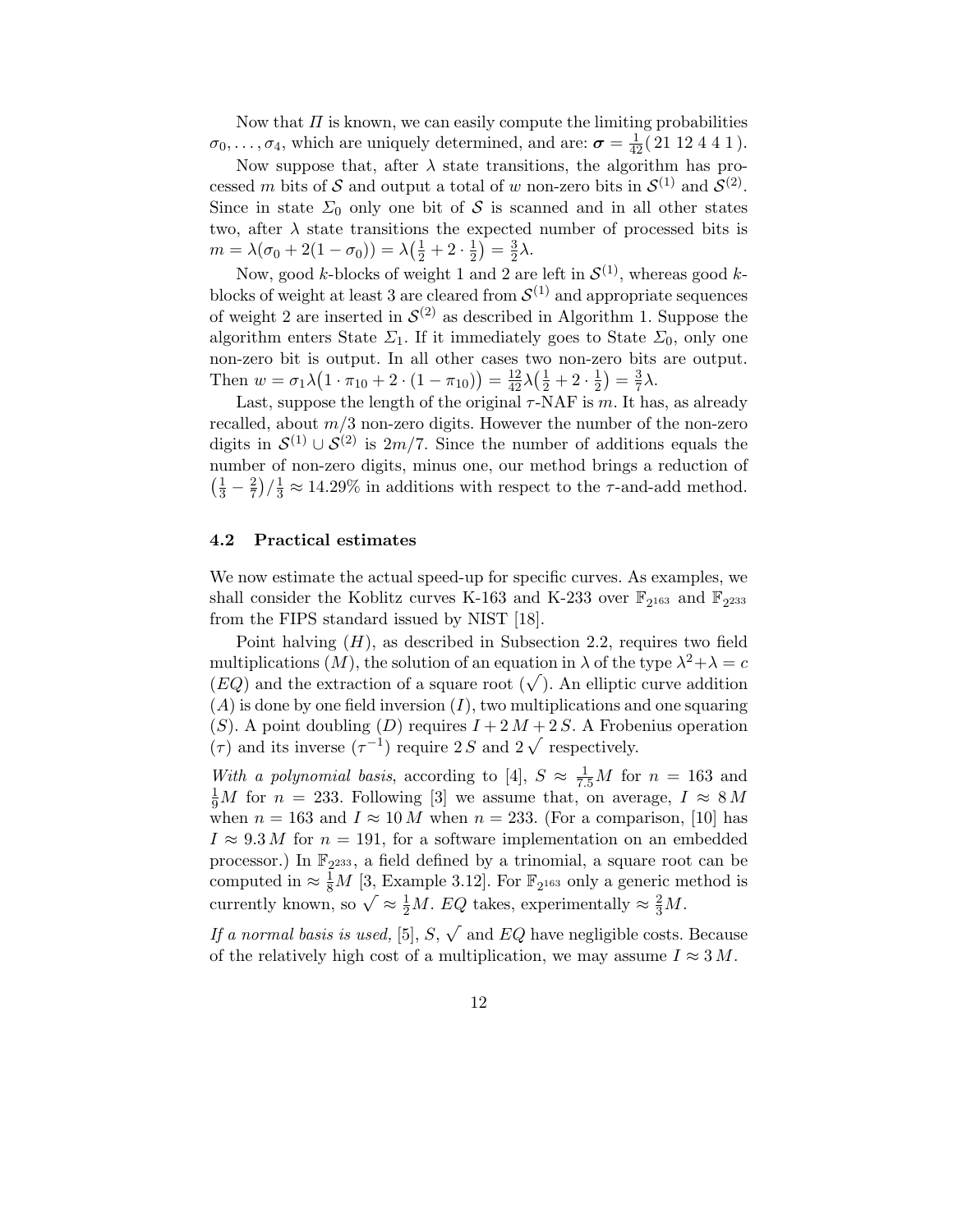Since the length of a  $\tau$ -expansion is  $\approx n + a + 3$  (see Subsection 2.1), we see that the expected cost of the  $\tau$ -and-add algorithm is  $\frac{1}{3}(n + a +$  $2)A + (n+a+2)\tau$ . Algorithm 2 requires  $\frac{2}{7}(n+a+2)A + 2(n+a+2)\tau^{-1}$ in the two loops; *Between* the two loops there are:  $H$ , 1 A, and on average  $(n+a+3)-n=a+3$  Frobenius operations  $(\tau)$ . Algorithm 3 has similar costs in the main loops, with  $\tau$  in place of  $\tau^{-1}$ , but, on average, between the loops there is only a doubling and one addition. If the Straus-Shamir method is used (with a polynomial basis) right-to-left and with a single precomputation, the cost is  $\frac{2}{7}(n+a+2)A + (n+a+3)\tau + H$ .

In the following table we write down the costs of different scalar multiplication algorithms relative to that of one multiplication: the  $\tau$ -and-add method based on the  $\tau$ -NAF, our Algorithms 2 and 3 with the gain of the bast of the latter two over the  $\tau$ -and-add. In the case of polynomial basis, we also show the costs of two methods requiring one precomputation: the one based on the Straus-Shamir trick from Subsection 3.2, and the usage of the width-2  $\tau$ -NAF (see [14, 15]), which needs only 3P.

| $\boldsymbol{n}$ |    | a    basis    $\tau$ -&-A   Algo. 2   Algo. 3 |                |       | gain w.r.t. $\parallel width-2 \parallel Straus-$<br>$\tau$ -&-A |       | $\tau$ -&-A -Shamir |
|------------------|----|-----------------------------------------------|----------------|-------|------------------------------------------------------------------|-------|---------------------|
| $163\,$ $1$      | NB | 276.7<br>605                                  | 244.1<br>827   | 572.4 | 11.8%<br>$5.5\,\%$                                               | 485.2 | 528.3               |
| 233 0            | NB | 391.7<br>1001                                 | 342.7<br>946.2 | 932.5 | 12.5%<br>$7\%$                                                   | 788.1 | 868.4               |

The speed-ups are less than the theoretical estimate because of the additional overheads. The improvements will approach the theoretical maximum for large n. Our estimates are for software implementations. In hardware, where the ratio  $I/M$  is higher, the actual improvement will be much closer to the asymptotic maximum. But in that case one should also consider the use of projective coordinates. If one can store one precomputed point, the width-2  $\tau$ -NAF is faster than the Straus-Shamir trick.

## 5 Conclusions

In this paper we considered the problem of computing scalar multiplications on Koblitz curves. We combined for the first time the  $\tau$ -adic expansion with point halving to give a new recoding of the scalar. By means of this we reduced the number of group operations required for a scalar multiplication by an asymptotic 14.29%.

For the curves K-163 and K-233 from NIST's FIPS standard we estimate an overall speedup of at least 12% if a normal basis is used.